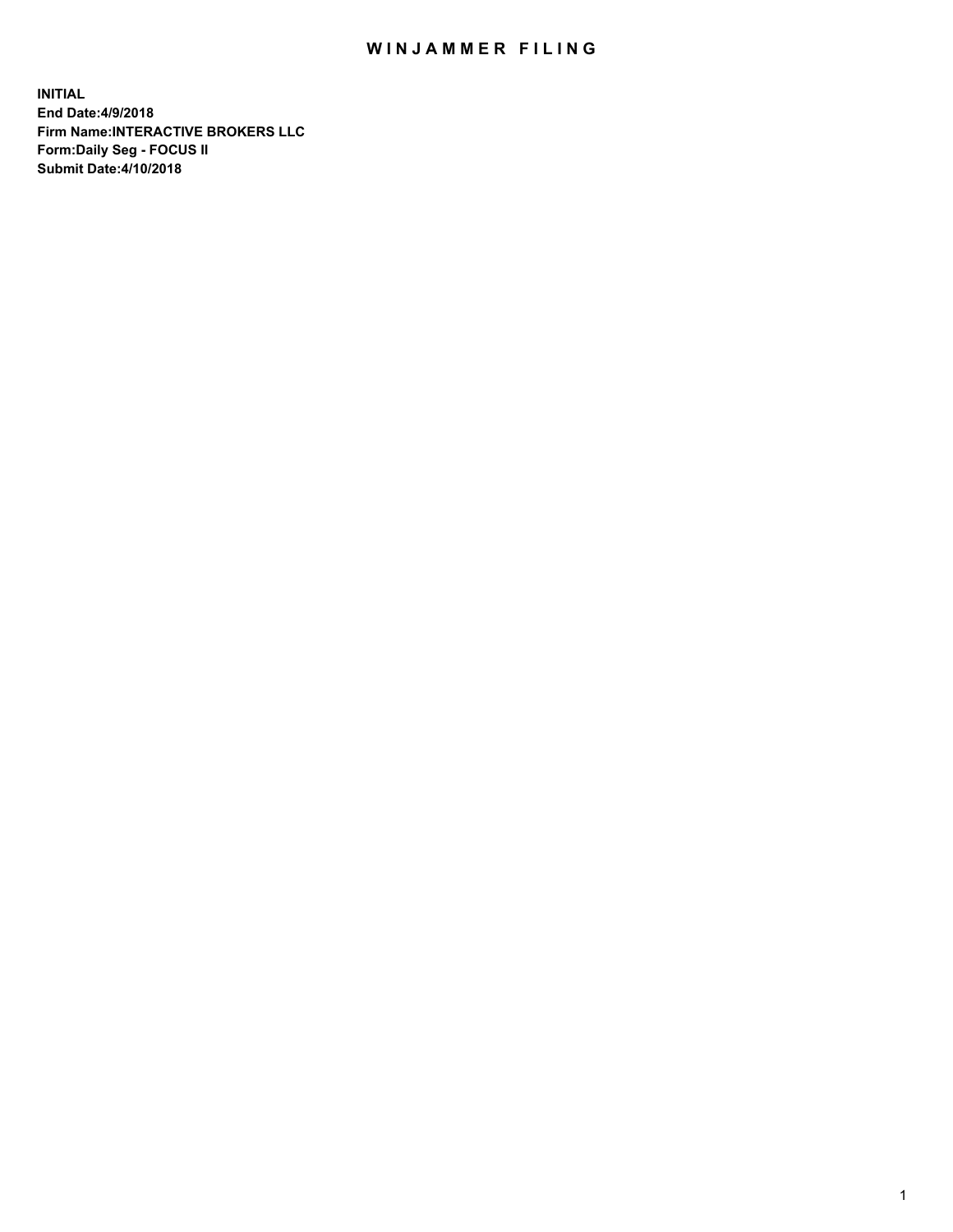## **INITIAL End Date:4/9/2018 Firm Name:INTERACTIVE BROKERS LLC Form:Daily Seg - FOCUS II Submit Date:4/10/2018 Daily Segregation - Cover Page**

| Name of Company<br><b>Contact Name</b><br><b>Contact Phone Number</b><br><b>Contact Email Address</b>                                                                                                                                                                                                                          | <b>INTERACTIVE BROKERS LLC</b><br><b>James Menicucci</b><br>203-618-8085<br>jmenicucci@interactivebrokers.c<br>om |
|--------------------------------------------------------------------------------------------------------------------------------------------------------------------------------------------------------------------------------------------------------------------------------------------------------------------------------|-------------------------------------------------------------------------------------------------------------------|
| FCM's Customer Segregated Funds Residual Interest Target (choose one):<br>a. Minimum dollar amount: ; or<br>b. Minimum percentage of customer segregated funds required:% ; or<br>c. Dollar amount range between: and; or<br>d. Percentage range of customer segregated funds required between: % and %.                       | $\overline{\mathbf{0}}$<br>0<br>155,000,000 245,000,000<br>00                                                     |
| FCM's Customer Secured Amount Funds Residual Interest Target (choose one):<br>a. Minimum dollar amount: ; or<br>b. Minimum percentage of customer secured funds required:%; or<br>c. Dollar amount range between: and; or<br>d. Percentage range of customer secured funds required between: % and %.                          | $\overline{\mathbf{0}}$<br>0<br>80,000,000 120,000,000<br>00                                                      |
| FCM's Cleared Swaps Customer Collateral Residual Interest Target (choose one):<br>a. Minimum dollar amount: ; or<br>b. Minimum percentage of cleared swaps customer collateral required:% ; or<br>c. Dollar amount range between: and; or<br>d. Percentage range of cleared swaps customer collateral required between:% and%. | $\overline{\mathbf{0}}$<br>$\overline{\mathbf{0}}$<br>00<br>0 <sub>0</sub>                                        |

Attach supporting documents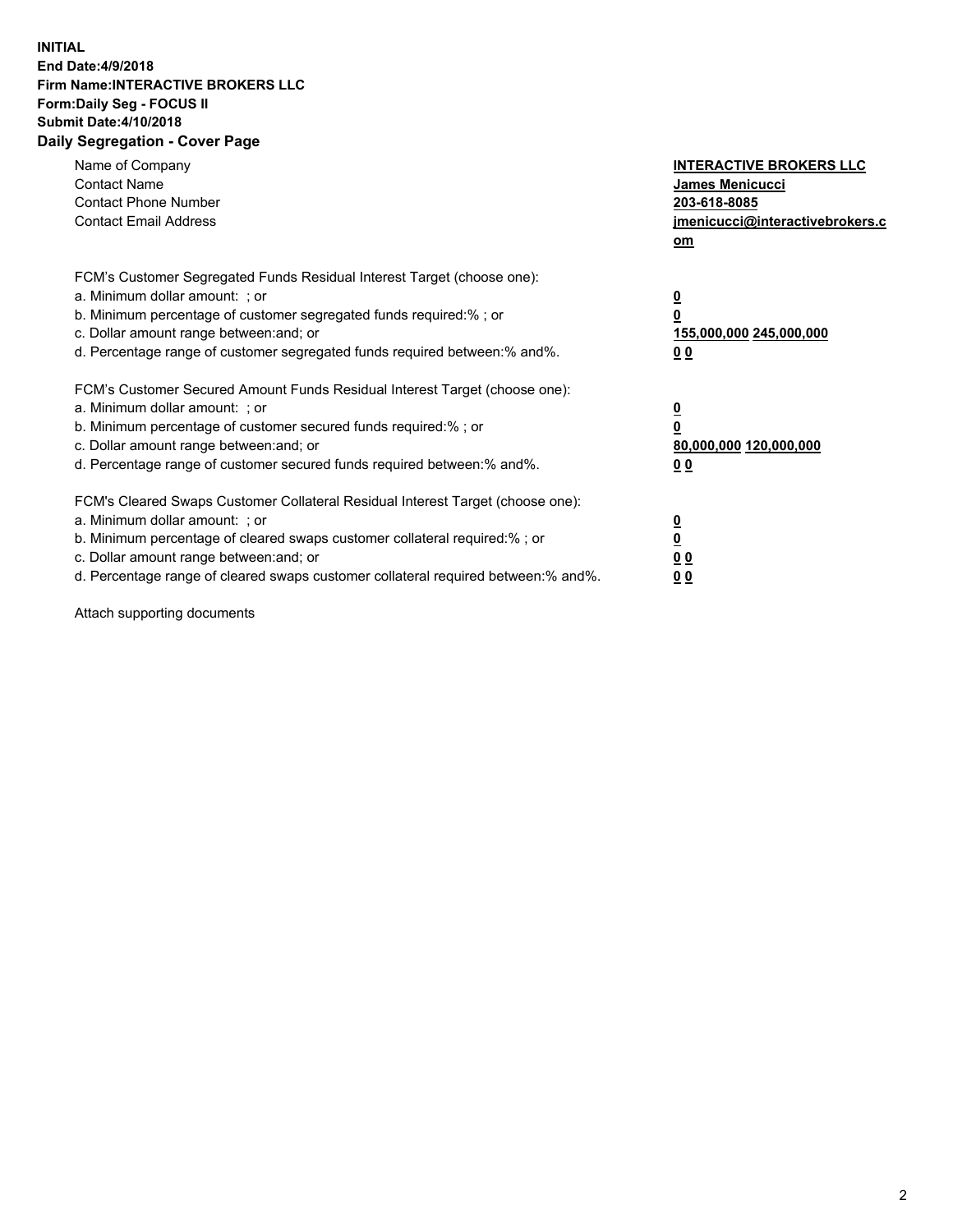## **INITIAL End Date:4/9/2018 Firm Name:INTERACTIVE BROKERS LLC Form:Daily Seg - FOCUS II Submit Date:4/10/2018 Daily Segregation - Secured Amounts**

|     | Foreign Futures and Foreign Options Secured Amounts                                         |                                   |
|-----|---------------------------------------------------------------------------------------------|-----------------------------------|
|     | Amount required to be set aside pursuant to law, rule or regulation of a foreign            | $0$ [7305]                        |
|     | government or a rule of a self-regulatory organization authorized thereunder                |                                   |
| 1.  | Net ledger balance - Foreign Futures and Foreign Option Trading - All Customers             |                                   |
|     | A. Cash                                                                                     | 453,723,540 [7315]                |
|     | B. Securities (at market)                                                                   | $0$ [7317]                        |
| 2.  | Net unrealized profit (loss) in open futures contracts traded on a foreign board of trade   | -16,147,057 [7325]                |
| 3.  | Exchange traded options                                                                     |                                   |
|     | a. Market value of open option contracts purchased on a foreign board of trade              | 76,292 [7335]                     |
|     |                                                                                             |                                   |
|     | b. Market value of open contracts granted (sold) on a foreign board of trade                | -38,698 [7337]                    |
| 4.  | Net equity (deficit) (add lines 1.2. and 3.)                                                | 437,614,077 [7345]                |
| 5.  | Account liquidating to a deficit and account with a debit balances - gross amount           | $5,009$ [7351]                    |
|     | Less: amount offset by customer owned securities                                            | 0 [7352] 5,009 [7354]             |
| 6.  | Amount required to be set aside as the secured amount - Net Liquidating Equity              | 437,619,086 [7355]                |
|     | Method (add lines 4 and 5)                                                                  |                                   |
| 7.  | Greater of amount required to be set aside pursuant to foreign jurisdiction (above) or line | 437,619,086 [7360]                |
|     | 6.                                                                                          |                                   |
|     | FUNDS DEPOSITED IN SEPARATE REGULATION 30.7 ACCOUNTS                                        |                                   |
| 1.  | Cash in banks                                                                               |                                   |
|     | A. Banks located in the United States                                                       | 98,684,202 [7500]                 |
|     | B. Other banks qualified under Regulation 30.7                                              | 0 [7520] 98,684,202 [7530]        |
| 2.  | Securities                                                                                  |                                   |
|     | A. In safekeeping with banks located in the United States                                   | 348,972,150 [7540]                |
|     | B. In safekeeping with other banks qualified under Regulation 30.7                          | 0 [7560] 348,972,150 [7570]       |
| 3.  | Equities with registered futures commission merchants                                       |                                   |
|     | A. Cash                                                                                     | $0$ [7580]                        |
|     | <b>B.</b> Securities                                                                        | $0$ [7590]                        |
|     | C. Unrealized gain (loss) on open futures contracts                                         | $0$ [7600]                        |
|     | D. Value of long option contracts                                                           | $0$ [7610]                        |
|     | E. Value of short option contracts                                                          | 0 [7615] 0 [7620]                 |
| 4.  | Amounts held by clearing organizations of foreign boards of trade                           |                                   |
|     | A. Cash                                                                                     | $0$ [7640]                        |
|     | <b>B.</b> Securities                                                                        | $0$ [7650]                        |
|     |                                                                                             |                                   |
|     | C. Amount due to (from) clearing organization - daily variation                             | $0$ [7660]                        |
|     | D. Value of long option contracts                                                           | $0$ [7670]                        |
|     | E. Value of short option contracts                                                          | 0 [7675] 0 [7680]                 |
| 5.  | Amounts held by members of foreign boards of trade                                          |                                   |
|     | A. Cash                                                                                     | 119,440,252 [7700]                |
|     | <b>B.</b> Securities                                                                        | $0$ [7710]                        |
|     | C. Unrealized gain (loss) on open futures contracts                                         | -5,851,260 <sup>[7720]</sup>      |
|     | D. Value of long option contracts                                                           | 76,292 [7730]                     |
|     | E. Value of short option contracts                                                          | -38,698 [7735] 113,626,586 [7740] |
| 6.  | Amounts with other depositories designated by a foreign board of trade                      | $0$ [7760]                        |
| 7.  | Segregated funds on hand                                                                    | $0$ [7765]                        |
| 8.  | Total funds in separate section 30.7 accounts                                               | 561,282,938 [7770]                |
| 9.  | Excess (deficiency) Set Aside for Secured Amount (subtract line 7 Secured Statement         | 123,663,852 [7380]                |
|     | Page 1 from Line 8)                                                                         |                                   |
| 10. | Management Target Amount for Excess funds in separate section 30.7 accounts                 | 80,000,000 [7780]                 |
| 11. | Excess (deficiency) funds in separate 30.7 accounts over (under) Management Target          | 43,663,852 [7785]                 |
|     |                                                                                             |                                   |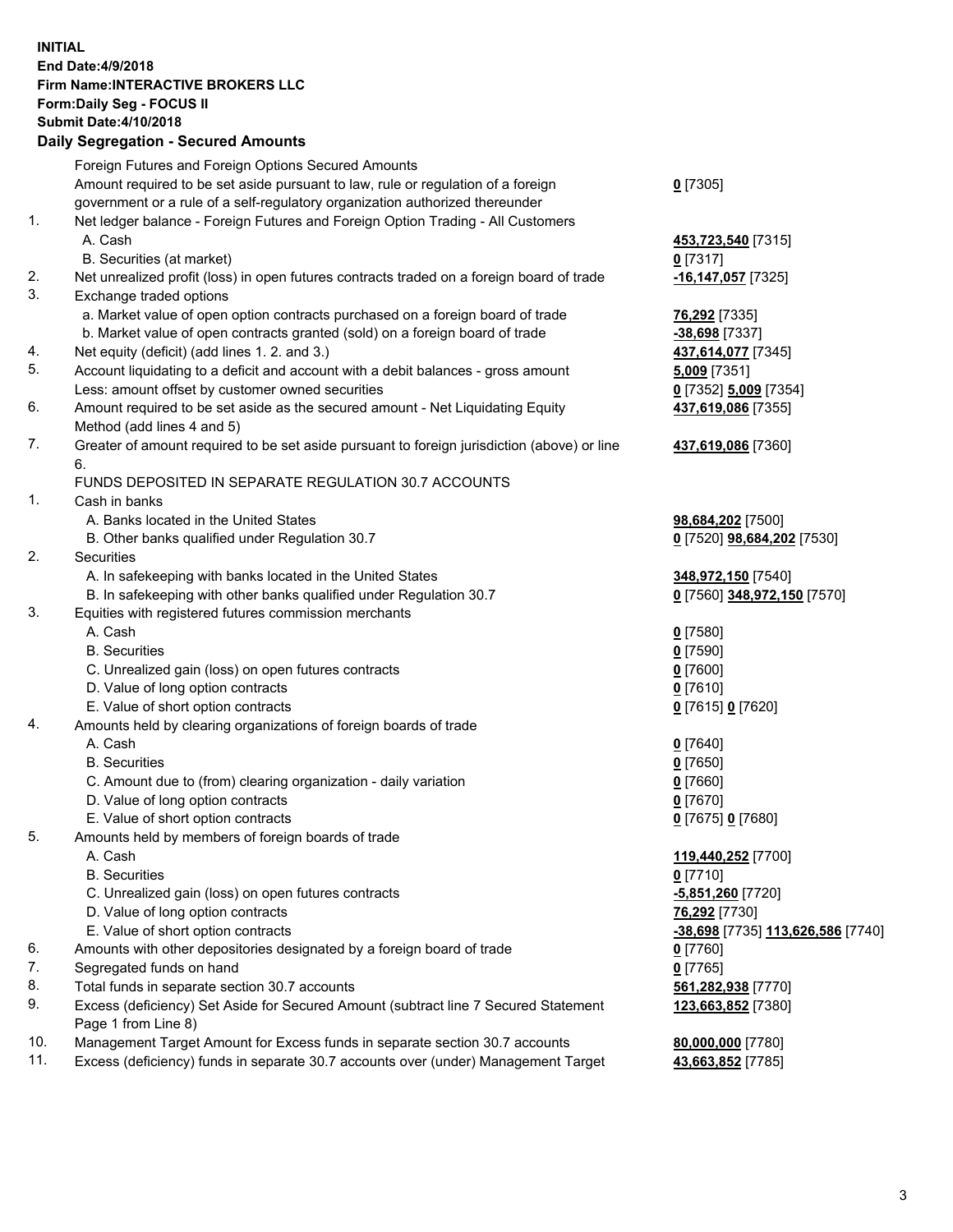**INITIAL End Date:4/9/2018 Firm Name:INTERACTIVE BROKERS LLC Form:Daily Seg - FOCUS II Submit Date:4/10/2018 Daily Segregation - Segregation Statement** SEGREGATION REQUIREMENTS(Section 4d(2) of the CEAct) 1. Net ledger balance A. Cash **4,113,345,614** [7010] B. Securities (at market) **0** [7020] 2. Net unrealized profit (loss) in open futures contracts traded on a contract market **60,439,804** [7030] 3. Exchange traded options A. Add market value of open option contracts purchased on a contract market **230,633,538** [7032] B. Deduct market value of open option contracts granted (sold) on a contract market **-269,179,372** [7033] 4. Net equity (deficit) (add lines 1, 2 and 3) **4,135,239,584** [7040] 5. Accounts liquidating to a deficit and accounts with debit balances - gross amount **314,563** [7045] Less: amount offset by customer securities **0** [7047] **314,563** [7050] 6. Amount required to be segregated (add lines 4 and 5) **4,135,554,147** [7060] FUNDS IN SEGREGATED ACCOUNTS 7. Deposited in segregated funds bank accounts A. Cash **442,945,167** [7070] B. Securities representing investments of customers' funds (at market) **2,828,740,505** [7080] C. Securities held for particular customers or option customers in lieu of cash (at market) **0** [7090] 8. Margins on deposit with derivatives clearing organizations of contract markets A. Cash **20,287,355** [7100] B. Securities representing investments of customers' funds (at market) **1,103,652,844** [7110] C. Securities held for particular customers or option customers in lieu of cash (at market) **0** [7120] 9. Net settlement from (to) derivatives clearing organizations of contract markets **11,236,964** [7130] 10. Exchange traded options A. Value of open long option contracts **230,579,944** [7132] B. Value of open short option contracts **-269,122,406** [7133] 11. Net equities with other FCMs A. Net liquidating equity **0** [7140] B. Securities representing investments of customers' funds (at market) **0** [7160] C. Securities held for particular customers or option customers in lieu of cash (at market) **0** [7170] 12. Segregated funds on hand **0** [7150] 13. Total amount in segregation (add lines 7 through 12) **4,368,320,373** [7180] 14. Excess (deficiency) funds in segregation (subtract line 6 from line 13) **232,766,226** [7190] 15. Management Target Amount for Excess funds in segregation **155,000,000** [7194]

16. Excess (deficiency) funds in segregation over (under) Management Target Amount Excess

**77,766,226** [7198]